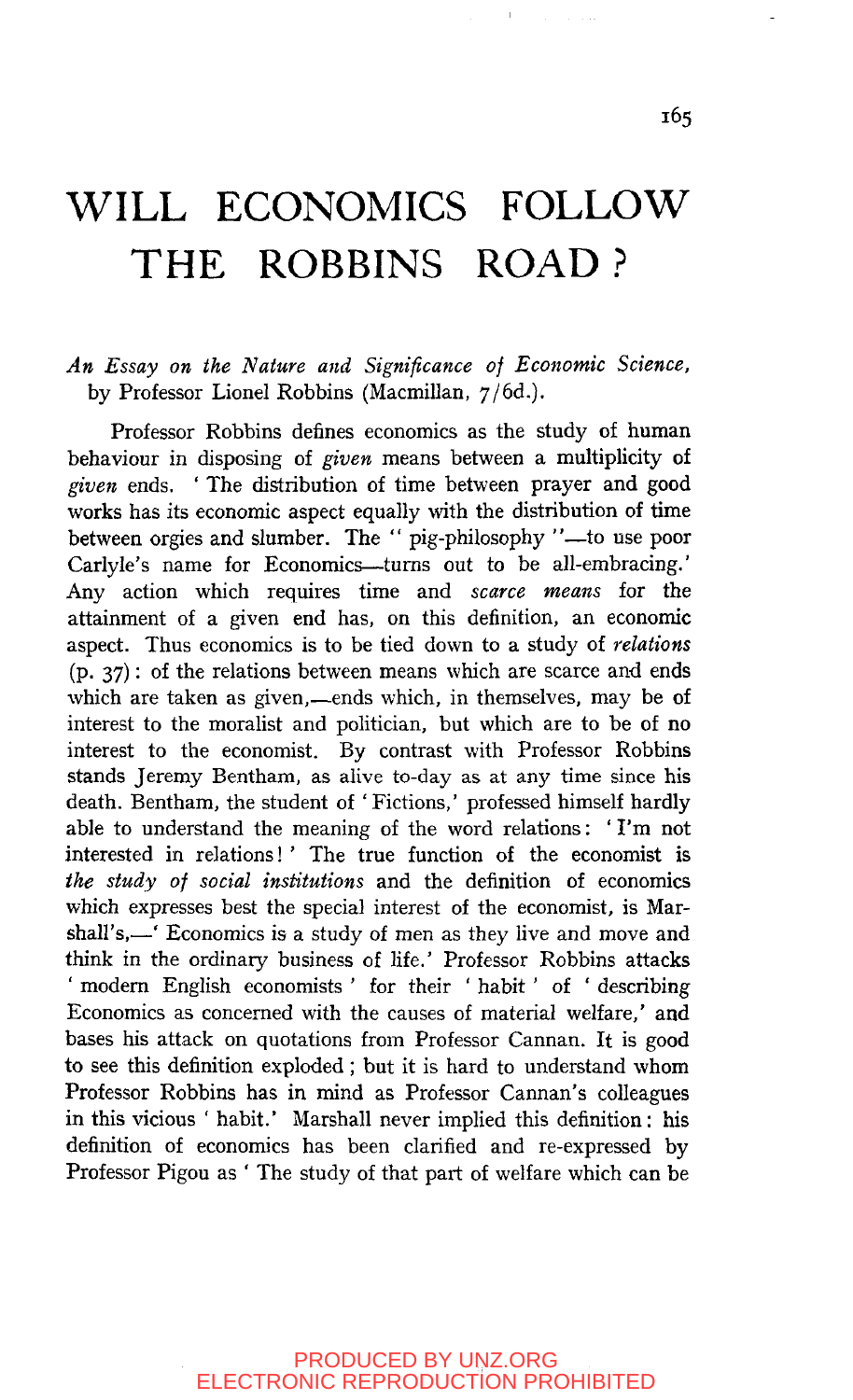brought directly or indirectly into relation with the measuring rod of money.'

So far as the need exists for any purely economic theory it seems that Professor Pigou's definition lays down the logical lines for its development far better than Professor Robbins'. For the fallacy of Professor Robbins' definition is that, although it is from one point of view too narrow, it is in another way absurdly broad. Perhaps Professor Robbins agrees with one of his spiritual fathers, Wicksteed, that economic analysis has application to the whole of life. But how unreal this conception can become. When at a dance I invite Nancy and not Margery to dance with me, I am choosing one of two scarce means to a given end. Is this then a case of human behaviour in its economic aspect? On Professor Robbins' definition it is, therefore the definition is absurd. On Professor Pigou's definition it is not a proper subject for economic analysis which is common sense. Professor Pigou's definition does at least fit in with common sense, but it has dangers of its own. Economic welfare is not the whole of welfare: there are clashes between economic and total welfare, there is no happy pre-ordained harmony. But that does not prevent Professor Pigou from constructing a body of analysis which concentrates attention on the effect, of any conceivable causes experience and the facts of the world suggest, on the size and distribution of the National Dividend. The structure is beautiful from the mathematical-æsthetic point of view. The only question which remains unsettled, after, as before, its construction, is just how far the study of economic welfare in isolation has *significance.* The study of total welfare, ' Sociology' if you will, can alone supply the answer.

Sociology, as the co-ordinator of the Social Sciences, alone has ultimate significance. And yet we find in Professor Robbins' so-called *Essay on the Nature and Significance of Economic Science* no mention of Sociology save for a phrase about the ' sociological penumbra' and some remarks on ' the bearing of all this on the celebrated Materialist or Economic Interpretation of History,' the doctrine that all changes in social institutions are the result of changes in the technique of production. He flatters himself on having freed economics by definition of ' materialism': whereas in fact the Marshallian school has never held economics to be ' materialist.' Professor Robbins is no more than re-iterating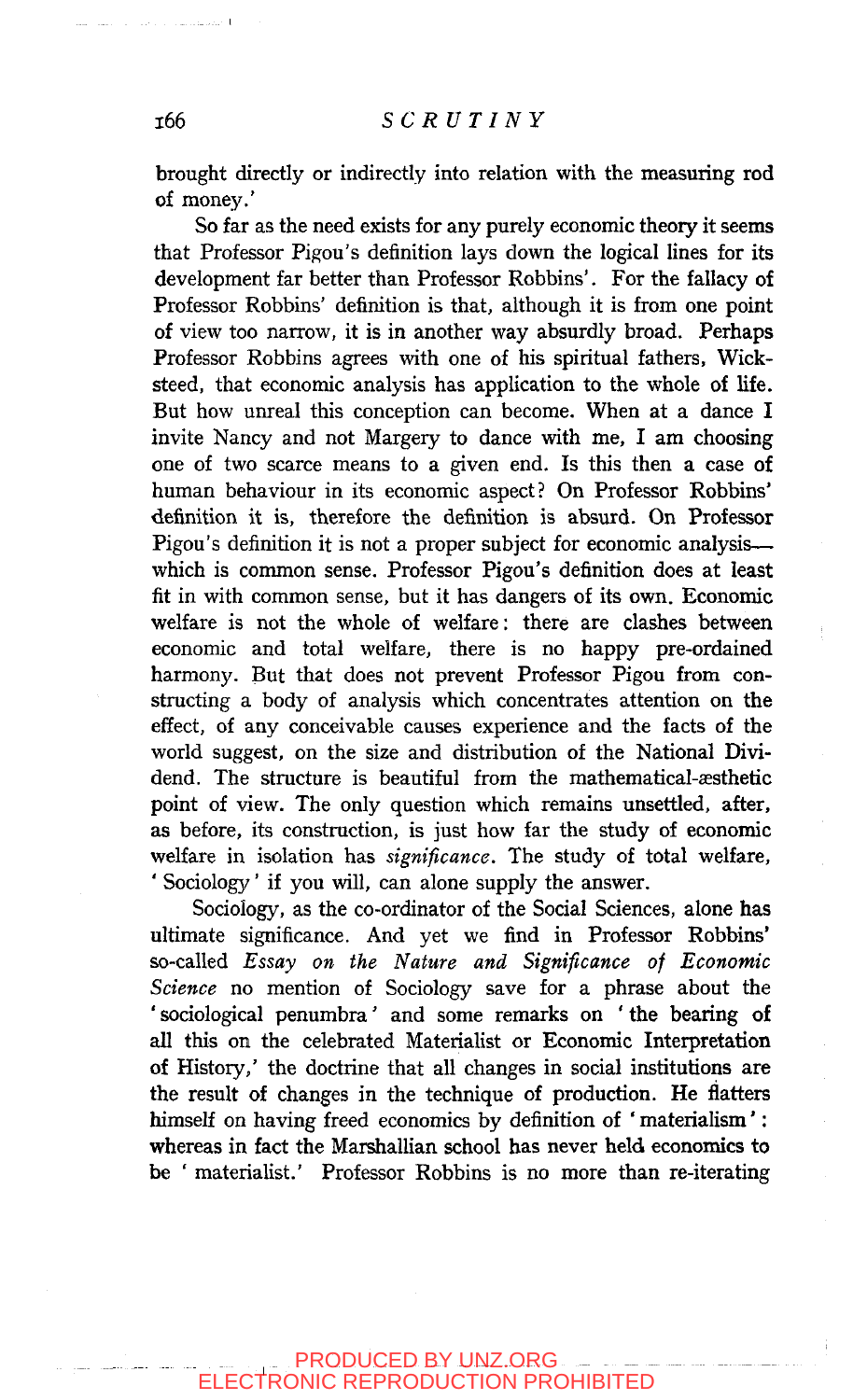**Contractor** 

a disclaimer which the public never tires of hearing and always applauds. He goes on to disclaim the Marxist analysis because it is by definition ' non-economic' ' From the point of view of Economic Science it is sheer metaphysics,' for economics, in Professor Robbins' hands, is to take ' changes in relative valuations ' as ' given data '; and is not interested in the ' metaphysical' problem as to whether the Marxists are right in holding—or, we may add, whether Professor Robbins is right in interpreting their doctrine to imply—that ' there are no autonomous changes on the Demand side'—because ultimate valuations are determined by technical conditions, like everything else in life.

Professor Robbins has an aphorism or two to offer, as for example, ' It is not true that all things work together for *material*  good to them that love God.' Everywhere we find instances pointing to the conclusion that everything sound which Professor Robbins says has been said before—though not *ad nauseam* it must be conceded—and everything new he has to say is either obvious or iconoclastic. Study of the intricacies of modern economic theory suggests that the one thing the economist is in danger of forgetting is that the law of diminishing returns (though in its original form it proves to be yet another addition to a larger pile of ' empty economic boxes,') has a valid application to the *study of itself,* and that a point has been reached when it may be that the application of further 'doses' of human thought is calculated to yield a diminishing return of product, in the form of light as well as of fruit. We may therefore congratulate Professor Robbins on having discovered the one topic on which the law of diminishing returns in ' economics' has not yet begun to operate, and on which further discussion is of vital importance, the discussion of *first* things, of the nature, and, more important, of the significance, of economic science.

It is almost incredible to read (p. 72) that Professor Robbins regards this Essay as arriving ' at conclusions which are based on the inspection of Economic Science as it actually exists.' It is of course true that Professor Robbins' own theory is an attempt at synthesis rather than an original contribution. His spiritual fathers—Bohm-Bawerk and Wicksell, Wicksteed, Edgeworth and Knight—all pass under review, and the outline of the ' Equilibrium Analysis' emerges. But no-one, even its author, would regard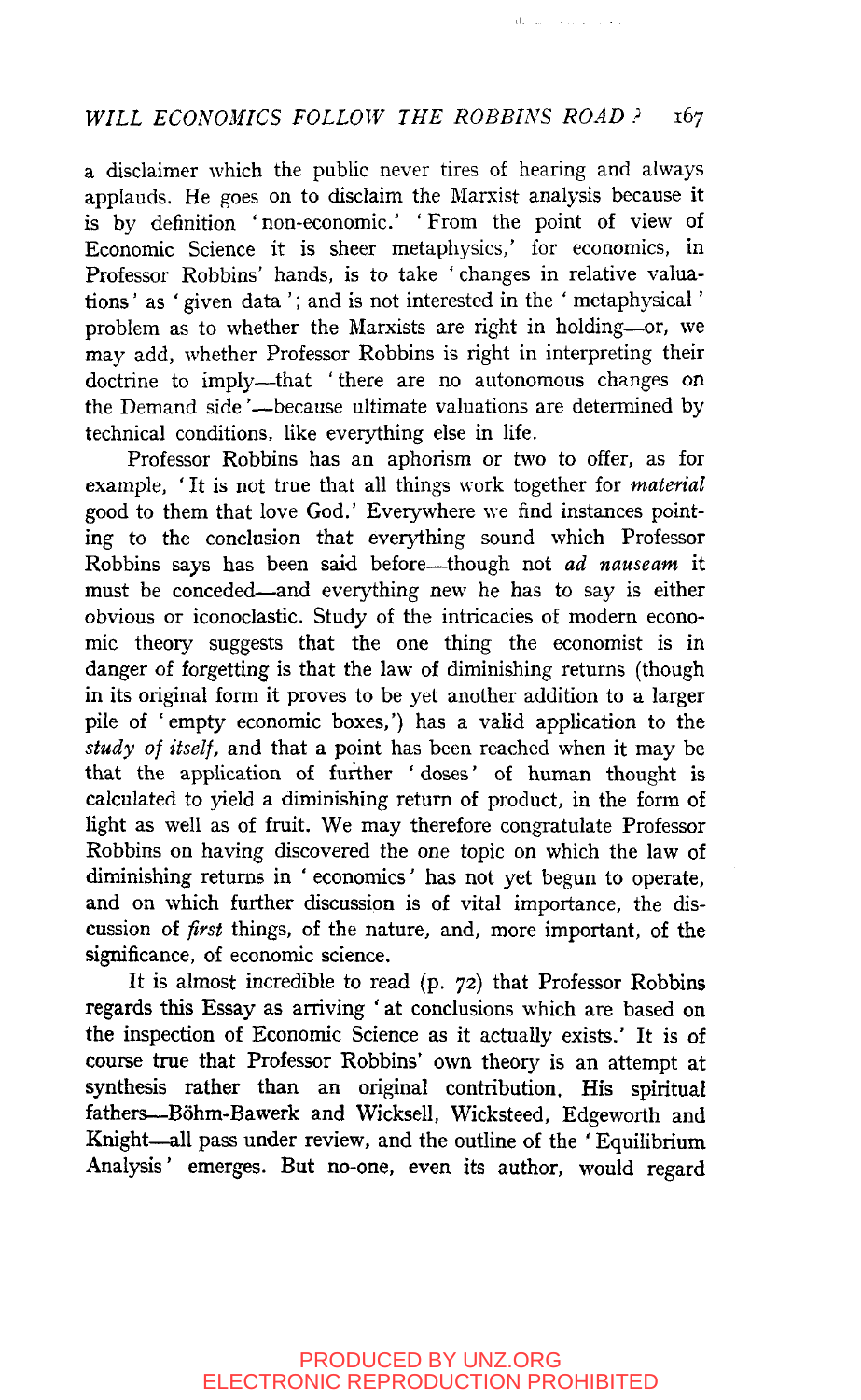this analysis as given once and for all. And many would question his dogma that the controversy as to ' how Economics should be pursued' is ' settled as between reasonable people '!

To the student who is bent on the study of human behaviour as exemplified in the working of particular social institutions, and who is not interested in ' relations ' as such or in the economic aspect alone of any institution. Professor Robbins has nothing to contribute. Nothing, save the implicit advice to go and ' sin' no more; or, if confirmed in the path of 'sin,' to run away into the woods of sociology or ethics or politics, and to abandon economics to those who are interested in this thing and who do not pause to consider whether economics in its present form represents rich pastures or arid desert. ' The borderlands of Economics,' we are pointedly told, 'are the happy hunting ground of the charlatan and the quack.' Don't spoil their fun!

' Everywhere means, nowhere an end ': on this text the barren controversies of economic science go on. Goethe, in the role of dramatic critic, described a certain Romantic drama as ' A pathological product, as in it are treated with exaggerated emphasis the parts which have no substance, and, on the other hand, those that would require substance are lacking.' If Goethe were alive to study modern economics as exemplified by Professor Robbins would he choose his language less carefully in phrasing his criticism?

In the main Professor Robbins' contentions are unlikely (save on special points) to gain assent from his colleagues, at any rate from economists of the Cambridge school, though in Austria his work will be welcomed with sympathy. Mr. Robertson would not let pass the remarks on the irrelevance of the idea of Real Cost (p. 80). His break away from the assumptions of psychological Hedonism (p. 84) is however to be welcomed. And his attack on the notion that Equalitarians can derive support from the law of diminishing marginal utility (p. 121) reminds us that there is a 'philosophical difficulty' in the *assumption* underlying this ' law'—the assumption that different people's satisfactions can be compared. The most valuable part of the book is Chapter III, on the Relativity of Economic Quantities, written on the text of Jevons 'in economics bygones are for ever bygones,' and based on the fundamental conception that ' Value is a

- 1 - 1 - 1 - 1 - 1 - 1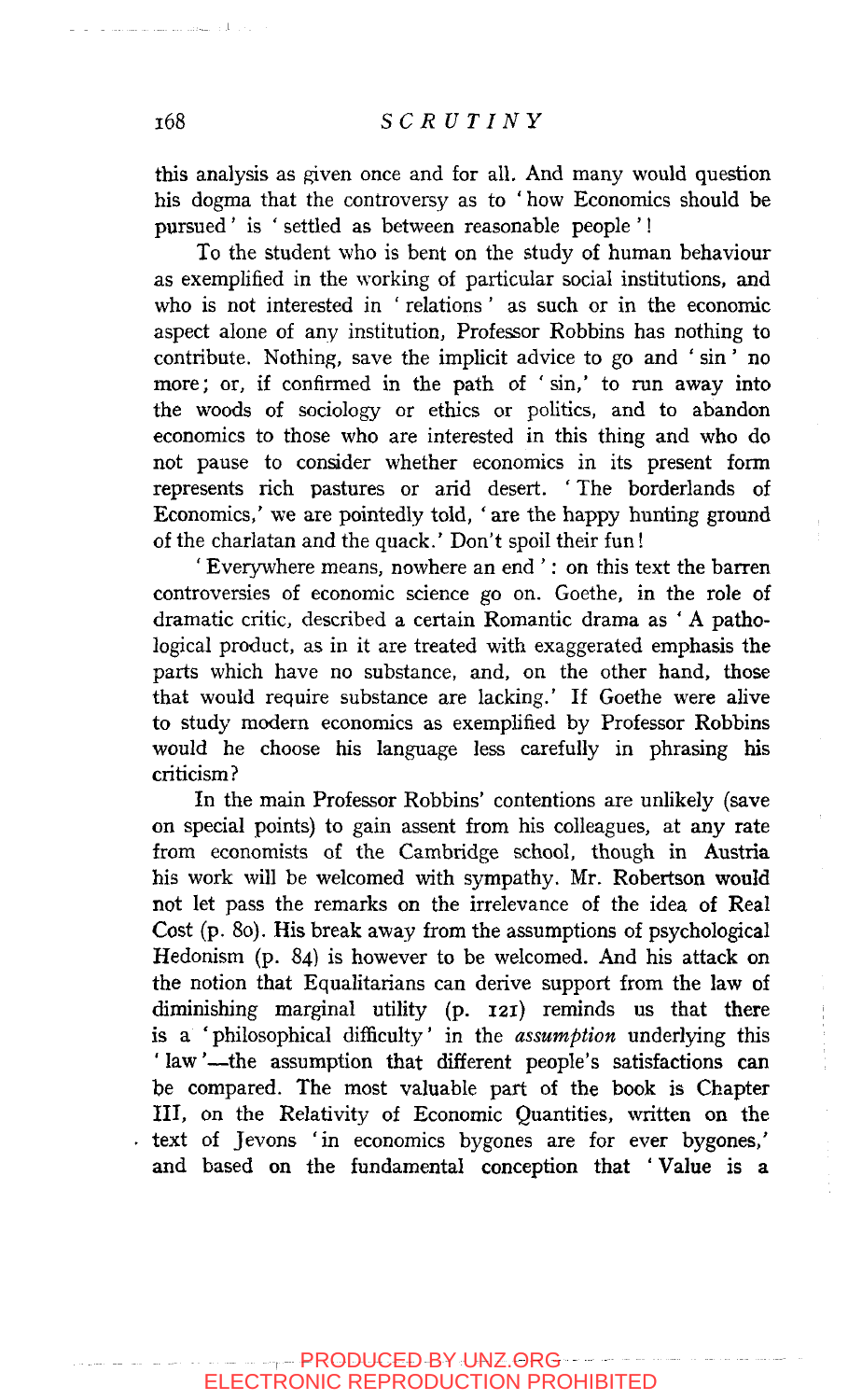relation not a measurement.' He there points out the limited meaning contained in statistical computations of the National Dividend. And it must be admitted that he advances a strong case, through these examples, for the adoption of his definition of Wealth as dependent on ' Scarcity,' *i.e. '* limitation in relation to Demand'; on which, as he would argue, hangs his definition of Economics itself. Within the limitations Professor Robbins imposes upon himself he has certainly made a contribution of real value on these topics; and he would not claim that he is doing more than reveal conclusions implicit in earlier work. Within his chosen *terrain* Professor Robbins' conclusions are indeed unimpeachable. The Austrian theory exercises a strange fascination over the minds of many respectable economists. There is not space here to support its fallacies. Suffice it to throw out a dark hint: that there is promise in Cambridge of a rehabilitation of the Ricardian and hence of the Marxian Labour theory of value. If that current of thought justifies its promise it will be revealed that the Austrians (in Austria and at the London School) are living in a bourgeois Cloud-cuckoo land.

If we were hidebound by Professor Robbins' discipline we should never study a problem straight-forwardly as a whole, but only the ' economic aspect' of a problem. The study of a social problem as a whole is left to the moralist and the politician. If this view were endorsed by modern economists, in their practice as well as their theory, it would simply mean that what are ordinarily called ' economic' problems would *never* get discussed by our intellectual leaders in a straight-forward way. An instance of this is Professor Robbins' treatment of the social institution Prostitution (p. 27). A study of the relation between scarce means and a given end is here of no interest or significance whatever. By way of contrast, several social philosophers, who are not hidebound by reverence for a formula, have studied Prostitution and come to the conclusion that its cause and basis is ' economic' in the sense that hired love is the result of the inequality of incomes. Here again we find that Professor Pigou's definition of the term economic is more adequate than that of Professor Robbins, which bears no relation to common usage. Professor Robbins' remarks on Prostitution are a good example of the futility and the hairsplitting which insistence on studying the economic aspect in isolation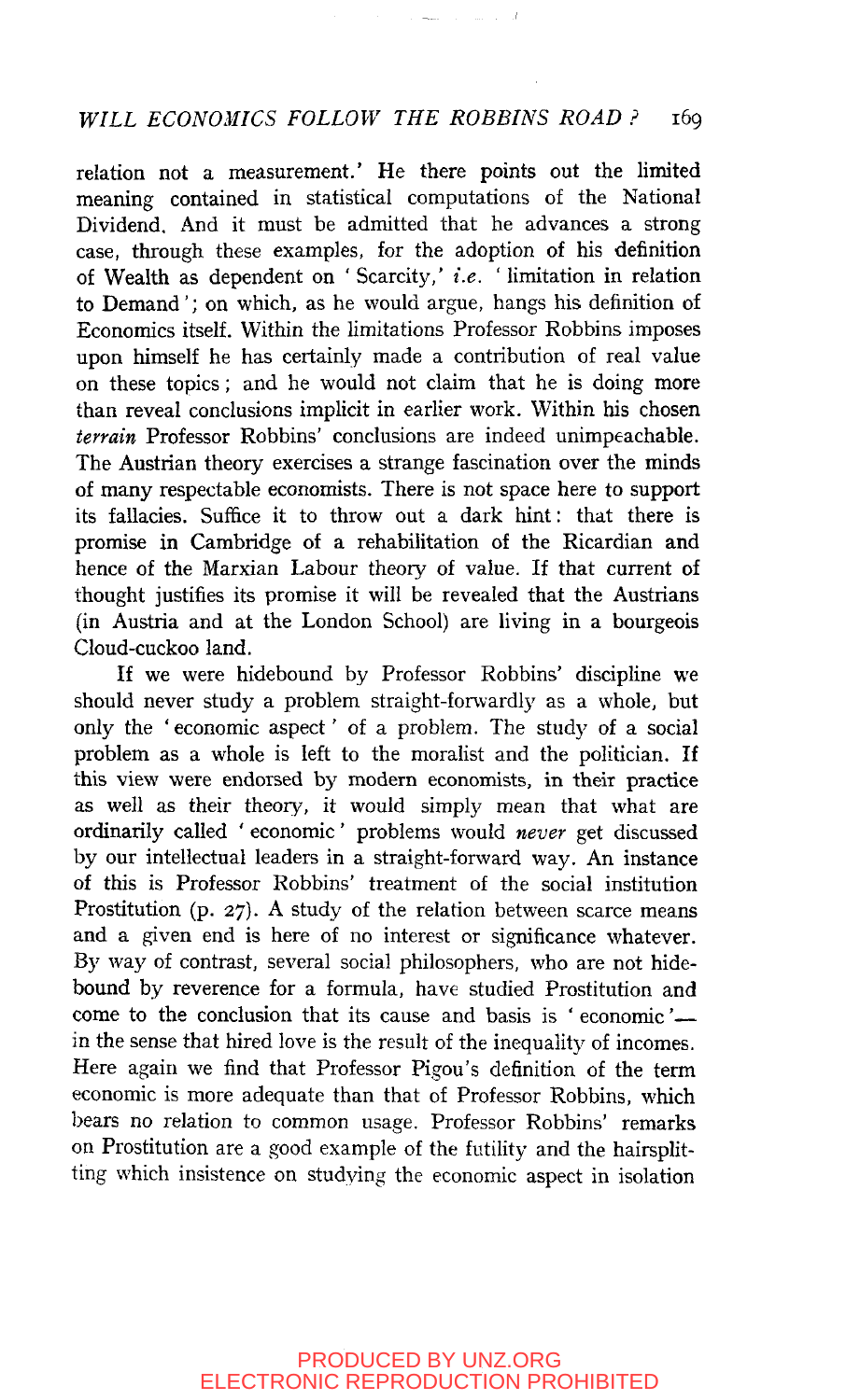involves. He is arguing against Professor Cannan's definition of economics as ' the causes of material welfare ' and remarks: ' Professor Cannan is a little too apt to follow St. Peter and cry, " Lord, I have never touched the unclean thing;" ' and he urges, in opposition to Professor Cannan's desire to exclude Prostitution (and such like) from economic study, that 'services of prostitutes are scarce' and that therefore ' there is an economic aspect of hired love. . . . ' How very interesting study from this aspect can be made to appear! Compare with it the penetrating analysis of Prostitution given by a political economist of another school, Bernard Shaw, a thinker who is not afraid to draw upon resources of knowledge in every field, in politics, and ethics, as well as in economics. Prostitution is a fit subject for study *as a social institution ;* the study of the fluctuations of prices in the market for hired love can in itself contribute nothing of any interest.

And yet there is one signal service which Professor Robbins has performed by the writing of this book. He has continued the good work begun by Professor Sargant Florence in his tract ' Uplift in Economics,' a plea for the exclusion of ethical considerations from economics. It is the old controversy—Economics and Ethics, what is and what ought to be: but it is a controversy which still rages, and is the most prolific source of misunderstanding and illfeeling in the social sciences. Professor Robbins opposes the view expressed by Mr. Hawtrey, and championed by Mr. Hobson, that 'Economics cannot be dissociated from Ethics,' commenting on it that ' unfortunately it does not seem logically possible to associate the two studies in any form but mere juxtaposition.' He argues (p. 132) that there is a ' logical gulf fixed between positive and normative studies,' between what is and what ought to be, and that no good purpose can be served by not keeping separate two studies which are different in kind. Now we may be thankful for small mercies: Professor Robbins points out that his procedure 'simply empties out of economics any "economic" presumption that the valuations of the market place are ethically respectable.' In other words, because factors get in competition the reward of their marginal net product, there is no ethical presumption that they ought to get these rewards—^which are the result of a dog fight or of charging what the traffic will bear. All this is excellent. It frees economists from any possibility that they will ever again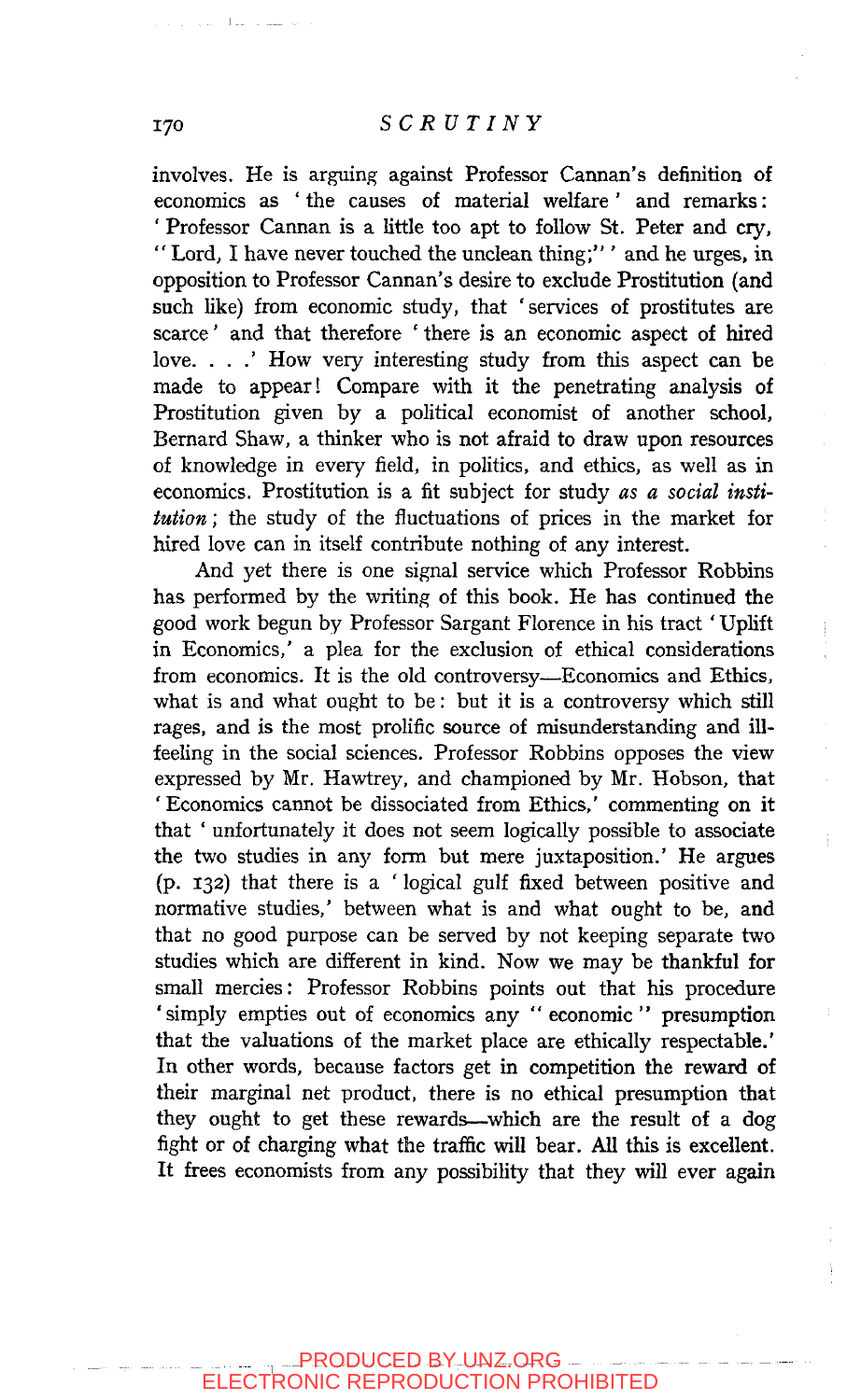be charged with having a vested interest in Capitalism—^for the reason that for over a hundred years they have been studying nothing else!

On the broad controversy, however, Professor Robbins is obscurantist. Of course it is essential for clear thinking to keep Ethics and Economics distinct. But this methodological distinction in no way detracts from the importance of bringing the two sets of considerations into relation with one another. Professor Robbins would seem to consider that Economics and Ethics are as unlike as chalk and cheese, and to leave it at that. But Economics and Ethics are in fact like man and wife, and Ethics is as fit to be the man's wife as the fork is to the knife. Professor Robbins' conclusion that ' it is difficult to see what possible good can be served by not keeping them separate,' may now be re-written with the simple omission of the word ' not.' Economics is no misogynist. A marriage should be arranged.

Professor Robbins takes a perverse delight in amassing a huge array of limitations to economics, as so many methodological necessities. In its nature, Economics ' provides no norms which are binding in practice. It is incapable of deciding as between the desirability of different ends. It is fundamentally distinct from Ethics. Wherein, then, does its unquestionable significance consist?' Exactly! It *is* hard to see what is left. But do not be premature in introducing that word ' unquestionable,' Professor Robbins! The last five out of the one hundred and forty pages of the book are devoted to a study of ' Significance.' It is found in the fact that this great structure of analysis ' makes it possible for us to select a system of ends which are mutually consistent with each other.' It would be pathetic if the function of the science founded by Adam Smith is to be reduced to this and this alone. We are safe in predicting that Economics will never follow the Robbins' road. 'In the last analysis Economics does depend if not for its existence at least for its significance on an ultimate valuation, the affirmation that rationality and ability to choose with knowledge is desirable.' A high-sounding phrase expressing a certain truth: but how much light does it throw on the significance of a great science?

The truth of the matter was given once and for all by J. S. Mill when he said: ' No man will make a good economist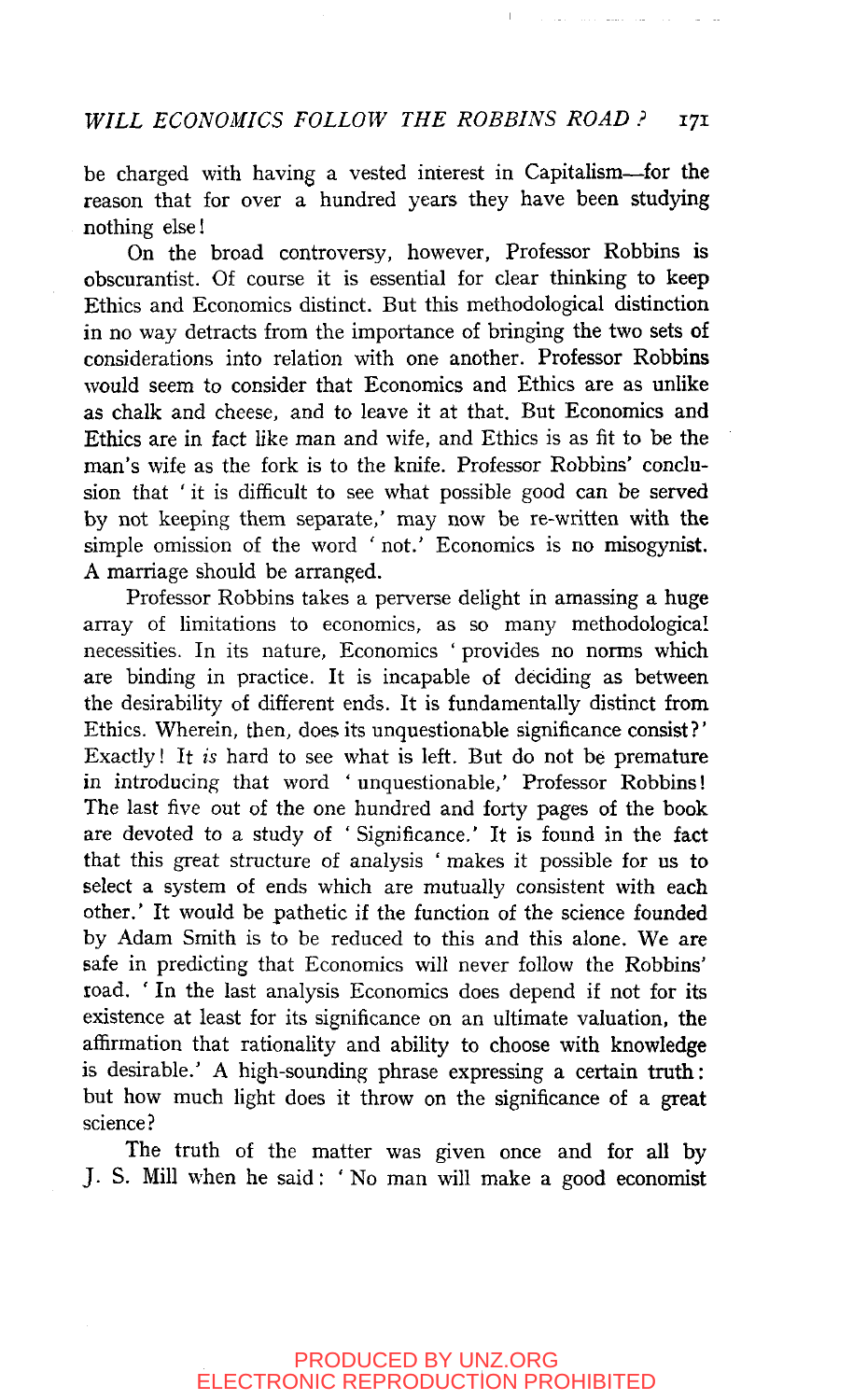who is nothing else.' Now Robbins does at least concede that outside interests are not proscribed! But he is such an honest intellectualist that all trace of them has to be excluded from his economic writings. It is only in what Professor Pigou has described as his ' unofficial capacity as a human being' that the economist is to show signs of outside interests—only in private not in public life.

Professor Robbins considers the difficulty to be that ' we all talk about the same things, but we have not yet agreed what it is we are talking about' (p. i). But this is *not* the *root* difficulty, which is rather that, while we all know what it is we are talking about, we are not agreed on the *way* in which to talk about it: that we all adopt different points of view—^that different writers adopt an ethical, a psychological, an economic, a political, or finally a synthetic or 'sociological,' point of view, in thinking about exactly the same things, whether it be the crisis, or socialism, or the place of agriculture in national life. Now the significant fact for our present purpose is that economists have not agreed as to the point of view they themselves are to adopt. When Professor Robbins and members of his school pronounce on public policy swallowing their logical argument that economic science does not by itself represent the basis for such pronouncements—we find them arguing in favour of the *Restoration of the Market,* a proposal which no political party of the 20th century can be found to support. Economics as he defines it 'has most utility in the exchange economy. It is debarred from any but the simplest generalizations by the very *raison d'etre* of a communist society' (p. 18). At a time when society appears to be moving ever faster towards the goal of communism is not this rather a serious flaw? We find in a passage in which Professor Robbins is exploding the already exploded idea—' prevalent among the more neurotic critics of Economic Science' that the economist assumes an ' Economic Man' who is actuated by a peculiarly ' low' set of motives, that he holds the view that the ' fundamental concept of economic analysis is an idea of a scale of relative valuations,' which he takes as 'given data.' Thus, he argues, ' our economic subjects can be pure egoists, pure altruists, pure ascetics, pure sensualists or what is more likely mixed bundles of all these impulses' (pp. 24, 87). So far so good. But as we proceed we find that for Equilibrium Analysis it is necessary to *assume a social order,* a legal framework of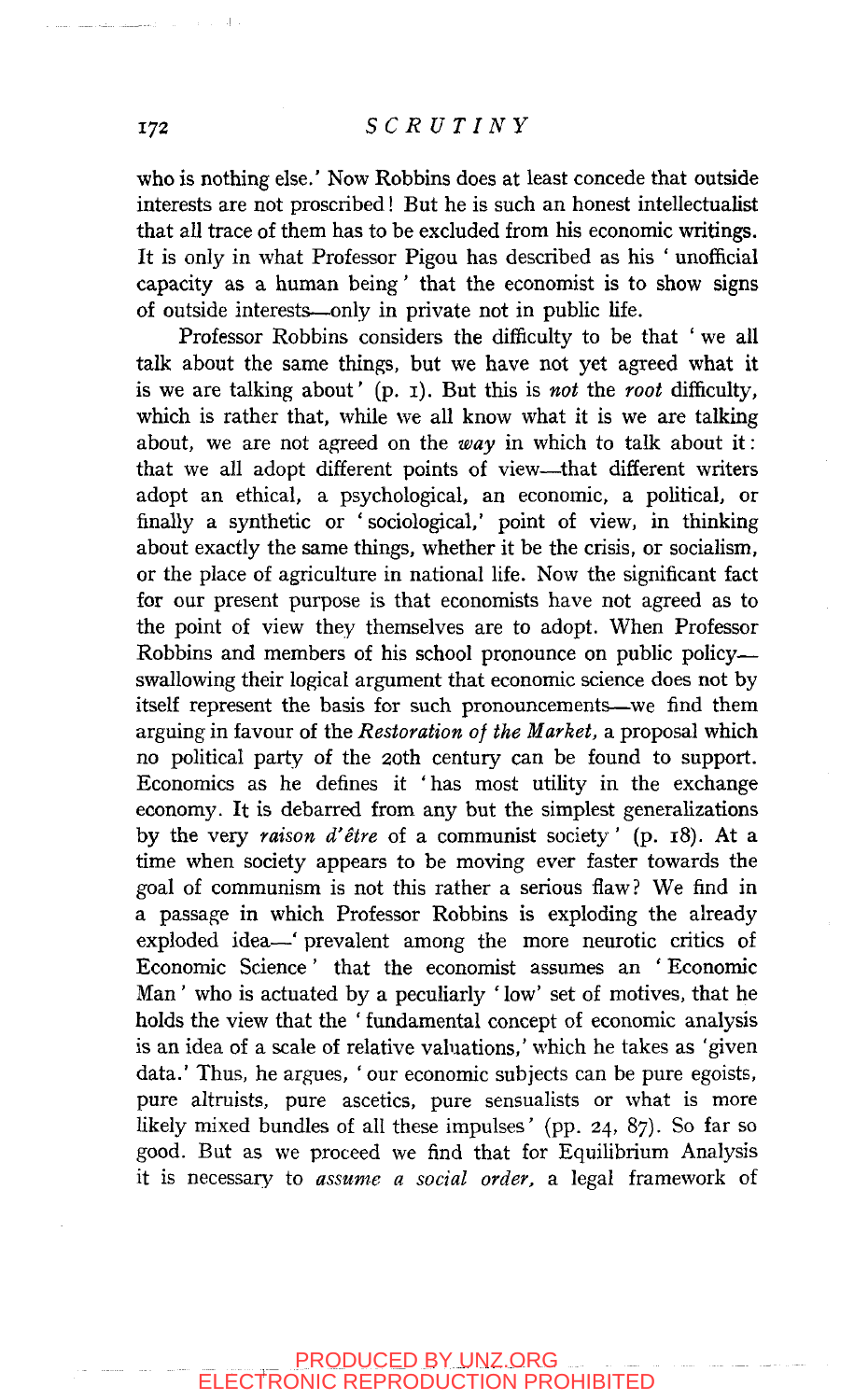economic activity. 'Economic analysis may be conceived to assume<br>the whole structure of "historico-relative" psychology and the whole structure of "historico-relative" psychology and institutions' (p. 04).

Professor Robbins' whole thesis is in fact an *apologia* for the view that the economist's field of vision is limited. He is bold in stating the implications of his own doctrines, he is less successful in persuasion as to their soundness. There would seem to be little significance left in a science which *assumes* social institutions and psychology, since these two features are the most significant features of the real world, within (to slip into common usage of the term) the ' economic' field itself. In practice such assumptions mean that Professor Robbins is bound to view the organization of Trade Unions—a factor influencing the wage level, and the system of Unemployment benefits (misnamed ' insurance') as causes of *frictions* in the economic machine. And yet, as any realist economist knows, it is futile from the point of view of practice, and therefore of any theory worth having, to treat these social institutions as frictions: they must, as Mr. G. C. Allen has argued, be accepted as ' institutional facts.' The fundamental weakness of Professor Robbins' whole system of analysis is the remoteness from reality which follows from the unqualified assumption of free competition and from taking as ' given' all the key factors in the situation even the idea of Social Justice. It is Professor Robbins' weakness that, while he is quite ready to test the facts of the world by the assumptions of his theory, he is not prepared to give as well as to take in the way of modifying his assumptions to bring the theory into relation with the facts. The only advantage that can be claimed for this method is that it simphfies the assumptions of the science. But if Economics goes the Robbins' road the supreme disaster of last century will be repeated: Economics will be misunderstood and misinterpreted by practical-minded people and politicians, so that, as far as public policy is concerned, future historians will say 'it would have been better if economics had never been bom.'

The great need is to adapt Economics to fruit bearing. The first essential is the construction of an economic science which, in Marshall's words, ' shall have that delicacy and sensitiveness of touch which are required to enable it to adapt itself closely to the real phenomena of the world.' This will mean evolution in the direction of the analysis which is being worked out in Cambridge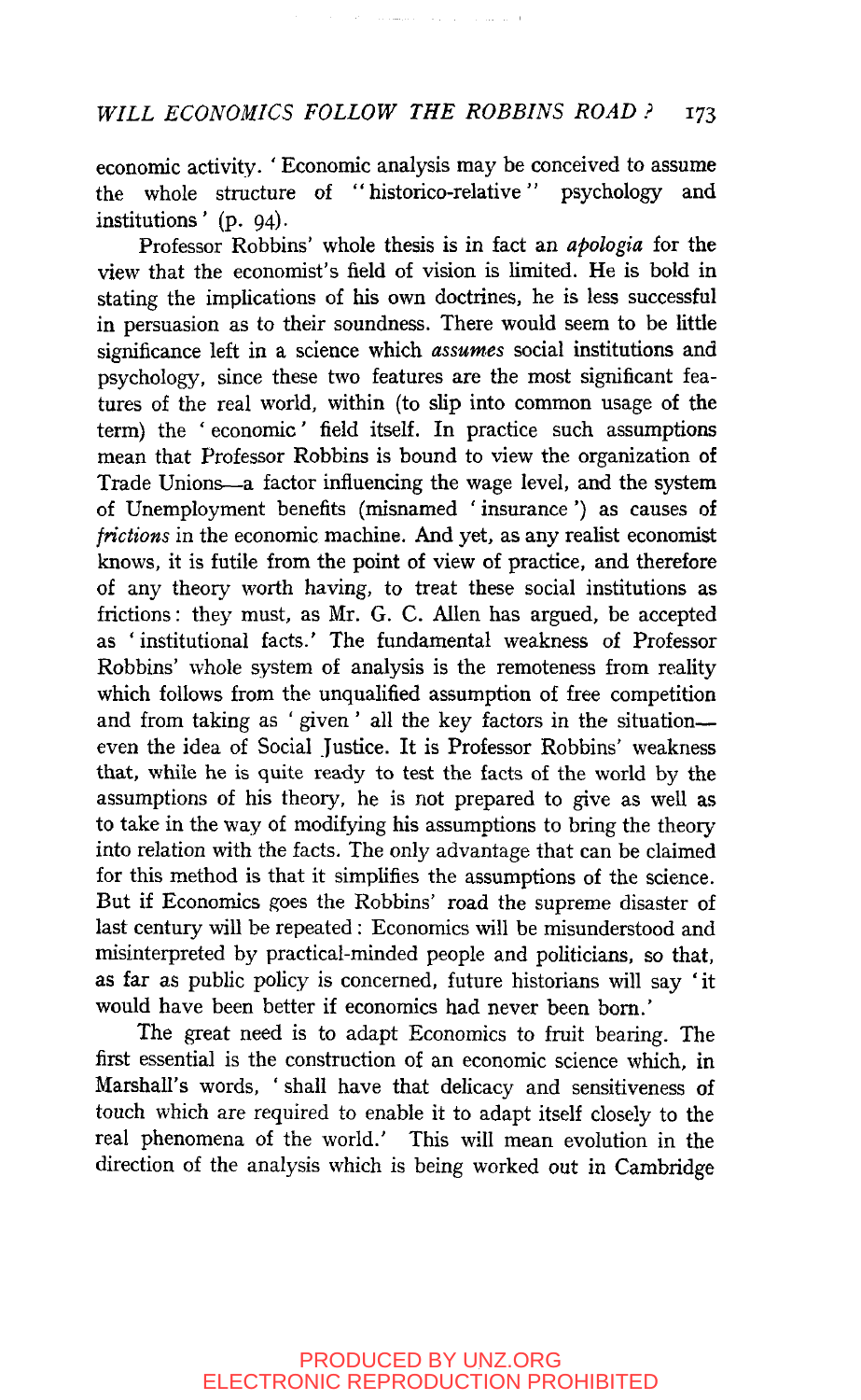by Mr. Shove, whose assumptions are chosen so that the theory may become a mirror of fact. The only difficulty here is that the string of assumptions which Mr. Shove conscientiously adopts have all to be fitted into enormous formulæ, and the practical politician can hardly be expected to cope with these! But, even so, Mr. Shove's way is for Economics the only way of escape from its futile pre-occupation, which over-simplified assumptions make inevitable, with the giving of unreal answers to unreal questions.

Beyond the need for a Shovian economics stands the supreme need of the social sciences to-day, the development of a true Political Economy, a return to Adam Smith as some would call it. Economics and ' Politics ' (social ethics) must be brought together to produce a body of doctrine capable of providing a direct guide for public policy. The gap which has to be bridged is between the economists on the one hand, who in theory do not claim to provide any guide for pubhc pohcy, and thinkers in Politics, who at present ignore economics to a surprising extent. In the modern world, where Politics and Economics are in fact inseparable, the time has come for a fresh alignment of intellectual forces, and for the construction of a *Political Economy* worthy of the name: to end this pathetic farce, this giving of unreal answers to unreal questions ; and to replace an ' Economics' which by definition is inapplicable to a communist society.

DONALD K. KITCHIN.

*Mr. Kitchin's article was, with his permission, shown to Mr. H. E. Batson whose reply is printed below. Mr. Kitchin has had no opportunity of rejoinder.*